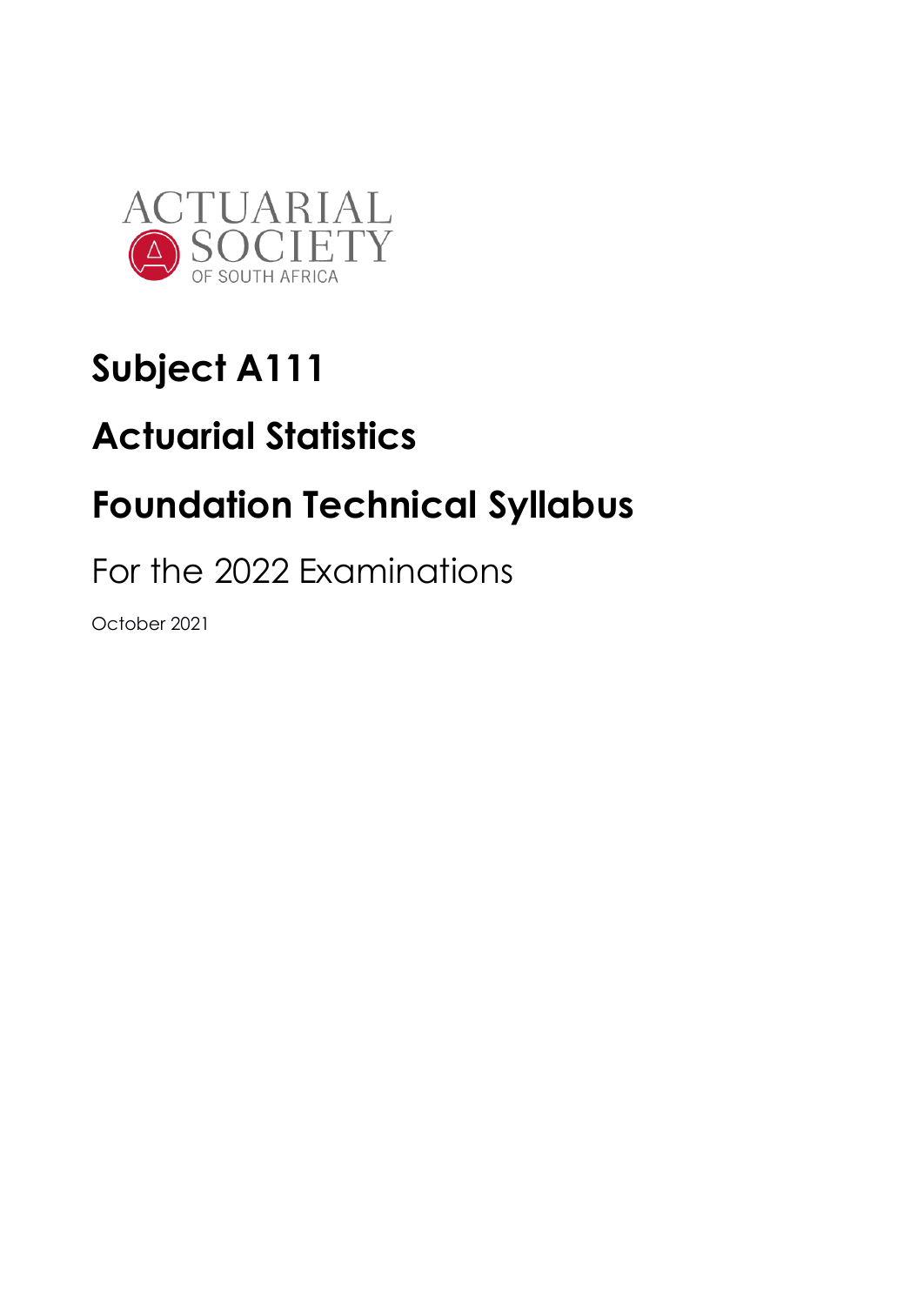#### **Aim**

The aim of the Actuarial Statistics subject is to provide a grounding in mathematical and statistical techniques that are of particular relevance to actuarial work.

# **Competences**

On successful completion of this subject, a student will be able to:

- 1. describe the essential features of statistical distributions.
- 2. summarise data using appropriate statistical analysis, descriptive statistics and graphical presentation.
- 3. describe and apply the principles of statistical inference.
- 4. describe, apply and interpret the results of the linear regression model and generalised linear models.
- 5. explain the fundamental concepts of Bayesian statistics and use them to compute Bayesian estimators.

# **Links to other subjects**

A212 – Risk Modelling and Survival Analysis builds directly on the material in this subject.

A211 – Financial Mathematics, A213 - Contingencies and A214 – Financial Engineering and Loss Reserving apply the material in this subject to actuarial and financial modelling.

This subject assumes that a student will be competent in the following areas of foundational mathematics and basic statistics:

#### **1. Summarise the main features of a data set (exploratory data analysis)**

- 1.1 Summarise a set of data using a table or frequency distribution, and display it graphically using a line plot, a box plot, a bar chart, histogram, stem and leaf plot, or other appropriate elementary device.
- 1.2 Describe the level/location of a set of data using the mean, median, mode, as appropriate.
- 1.3 Describe the spread/variability of a set of data using the standard deviation, range, interquartile range, as appropriate.
- 1.4 Explain what is meant by symmetry and skewness for the distribution of a set of data.

# **2. Probabilities**

- 2.1 Set functions and sample spaces for an experiment and an event.
- 2.2. Probability as a set function on a collection of events and its basic properties.
- 2.3 Calculate probabilities of events in simple situations.
- 2.4 Derive and use the addition rule for the probability of the union of two events.
- 2.5 Define and calculate the conditional probability of one event given the occurrence of another event.
- 2.6 Derive and use Bayes' Theorem for events.
- 2.7 Define independence for two events, and calculate probabilities in situations involving independence.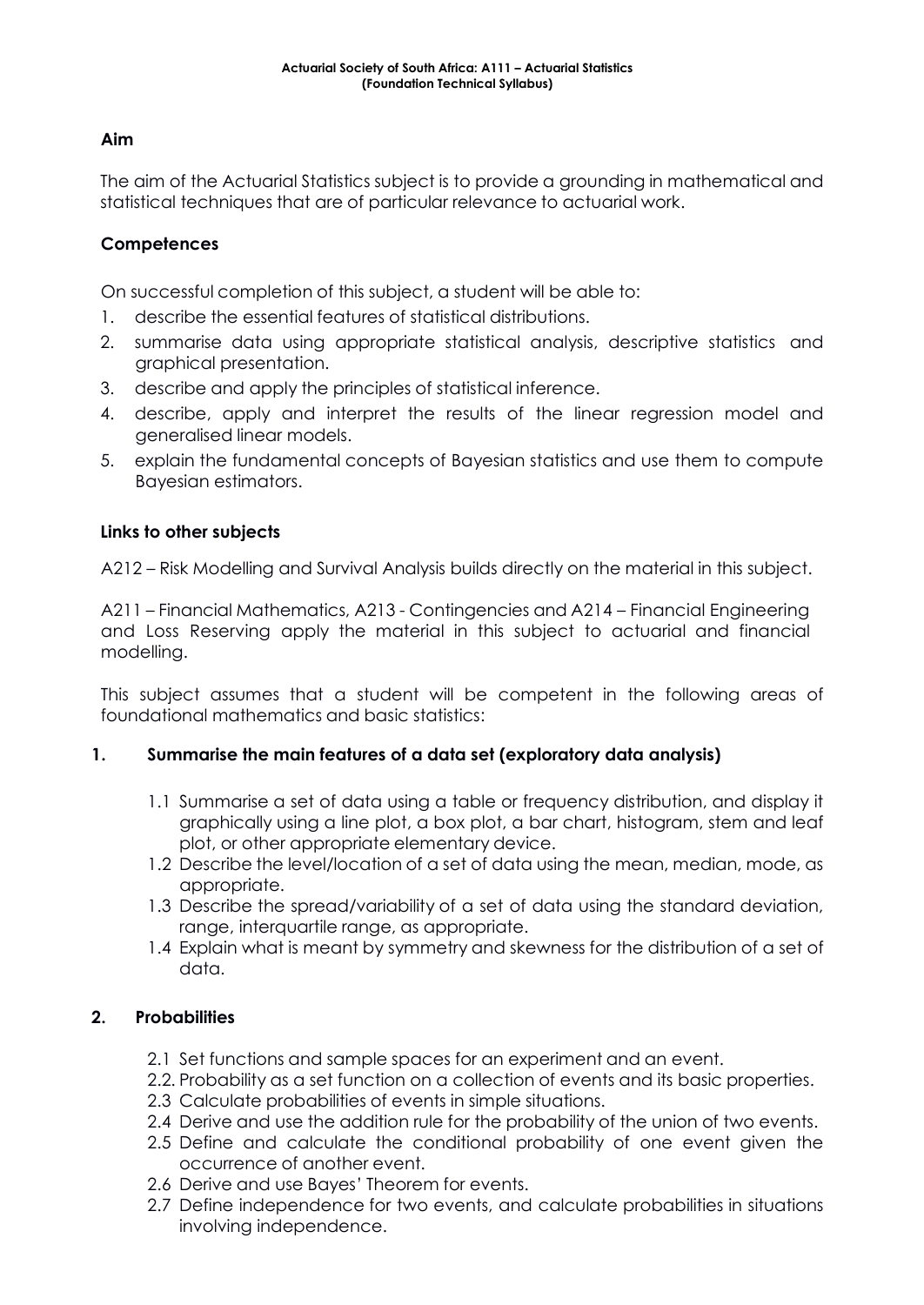#### **3. Random variables**

- 3.1 Explain what is meant by a discrete random variable, define the distribution function and the probability mass function of such a variable, and use these functions to calculate probabilities.
- 3.2 Explain what is meant by a continuous random variable, define the distribution function and the probability density function of such a variable, and use these functions to calculate probabilities.
- 3.3 Define the expected value of a function of a random variable, the mean, the variance, the standard deviation, the coefficient of skewness and the moments of a random variable, and calculate such quantities.
- 3.4 Evaluate probabilities associated with distributions (by calculation or by referring to tables as appropriate).
- 3.5 Derive the distribution of a function of a random variable from the distribution of the random variable.

# **Syllabus topics**

- 1. Random variables and distributions (20%)
- 2. Data analysis (15%)
- 3. Statistical inference (20%)
- 4. Regression theory and applications (30%)
- 5. Bayesian statistics (15%)

The weightings are indicative of the approximate balance of the assessment of this subject between the main syllabus topics, averaged over a number of examination sessions.

The weightings also have a correspondence with the amount of learning material underlying each syllabus topic. However, this will also reflect aspects such as:

- the relative complexity of each topic, and hence the amount of explanation and support required for it.
- the need to provide thorough foundation understanding on which to build the other objectives.
- the extent of prior knowledge which is expected.
- the degree to which each topic area is more knowledge or application based.

#### **Skill levels**

The use of a specific command verb within a syllabus objective does not indicate that this is the only form of question which can be asked on the topic covered by that objective. The Examiners may ask a question on any syllabus topic using any of the agreed command verbs, as are defined in the document "Command verbs used in the Associate and Fellowship written examinations".

Questions may be set at any skill level: Knowledge (demonstration of a detailed knowledge and understanding of the topic), Application (demonstration of an ability to apply the principles underlying the topic within a given context) and Higher Order (demonstration of an ability to perform deeper analysis and assessment of situations,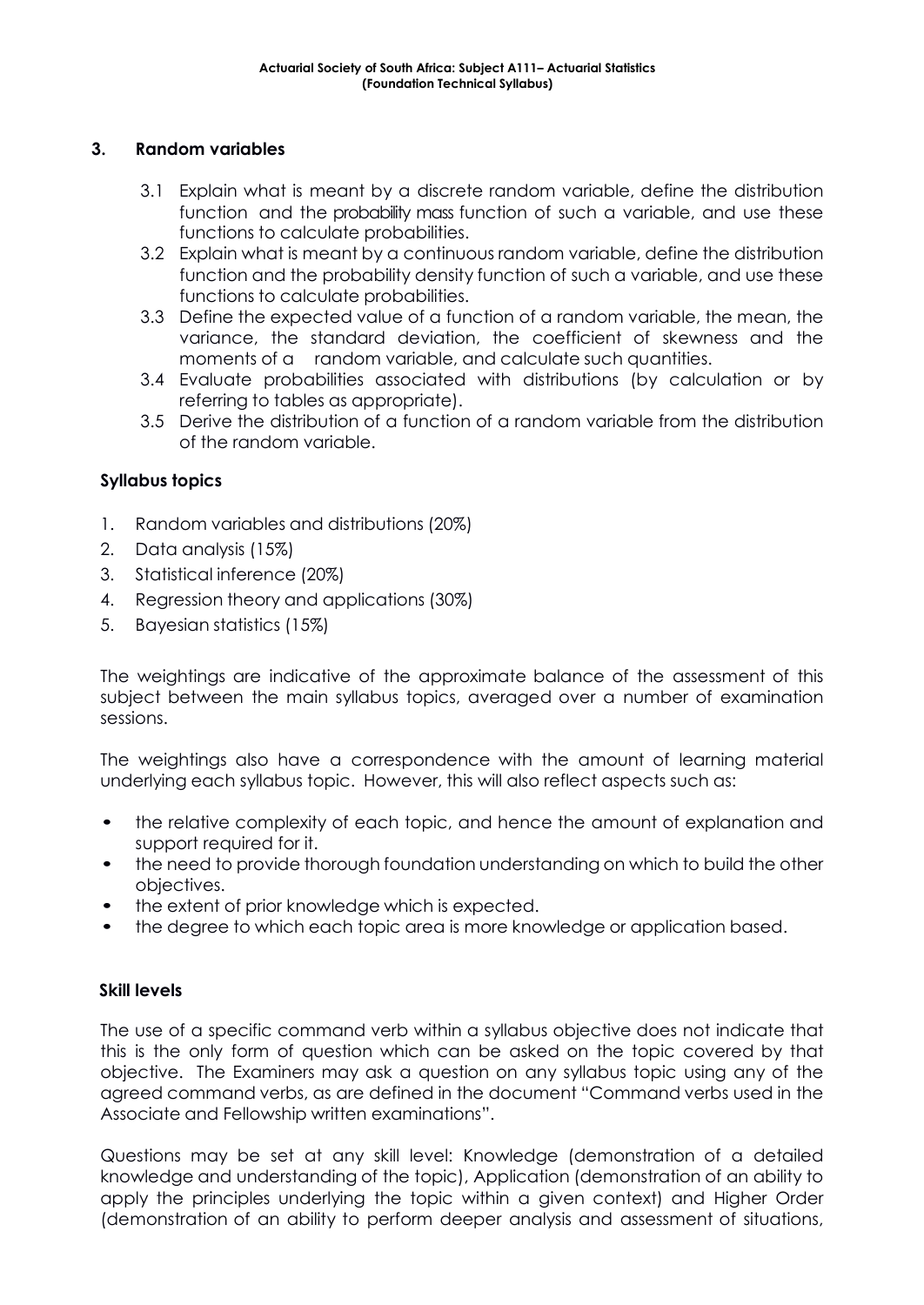including forming judgements, taking into account different points of view, comparing and contrasting situations, suggesting possible solutions and actions, and making recommendations).

In this subject, the approximate split of assessment across the three skill types is 20% Knowledge, 65% Application and 15% Higher Order skills.

# **Detailed Syllabus objectives**

#### **1. Random variables and distributions (20%)**

#### **1.1 Define basic univariate distributions and use them to calculate probabilities, quantiles and moments.**

- 1.1.1 Define and explain the key characteristics of the discrete distributions: geometric, binomial, negative binomial, hypergeometric, Poisson and uniform on a finite set.
- 1.1.2 Define and explain the key characteristics of the continuous distributions: normal, lognormal, exponential, gamma, chi-square,  $t$ ,  $F$ , beta and uniform on an interval.
- 1.1.3 Evaluate probabilities and quantiles associated with distributions (by calculation or using statistical software as appropriate).
- 1.1.4 Define and explain the key characteristics of the Poisson process and explain the connection between the Poisson process and the Poisson distribution.
- 1.1.5 Generate basic discrete and continuous random variables using the inverse transform method.
- 1.1.6 Generate discrete and continuous random variables using statistical software.

#### **1.2 Independence, joint conditional distributions, linear combinations of random variables**

- 1.2.1 Explain what is meant by jointly distributed random variables, marginal distributions and conditional distributions.
- 1.2.2 Define the probability function/density function of a marginal distribution and of a conditional distribution.
- 1.2.3 Specify the conditions under which random variables are independent.
- 1.2.4 Define the expected value of a function of two jointly distributed random variables, the covariance and correlation coefficient between two variables, and calculate such quantities.
- 1.2.5 Define the probability function/density function of the sum of two independent random variables as the convolution of two functions.
- 1.2.6 Derive the mean and variance of linear combinations of random variables.
- 1.2.7 Use generating functions to establish the distribution of linear combinations of independent random variables.

#### **1.3 Expectations, conditional expectations**

1.3.1 Define the conditional expectation of one random variable given the value of another random variable, and calculate such a quantity.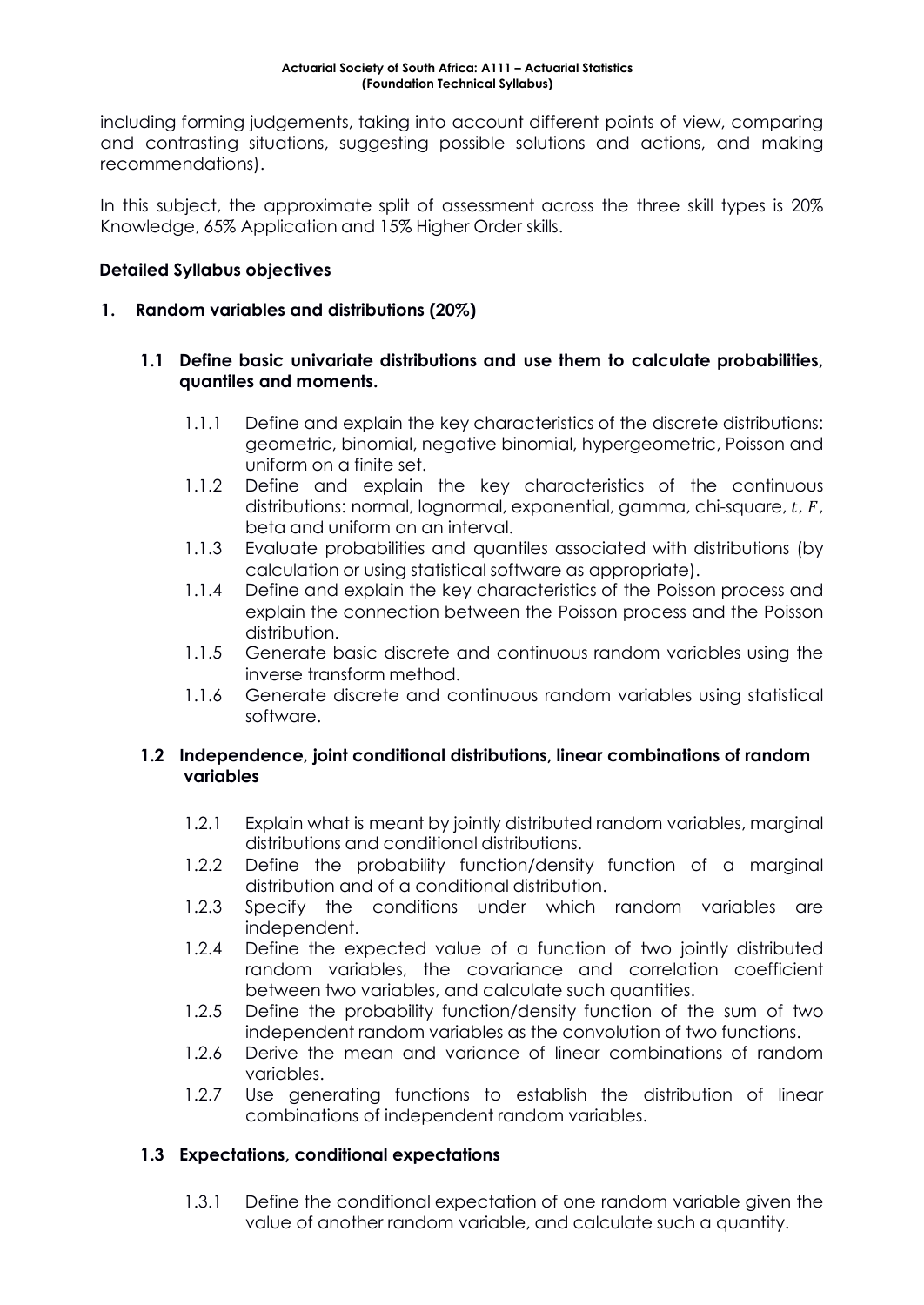1.3.2 Show how the mean and variance of a random variable can be obtained from expected values of conditional expected values, and apply this.

# **1.4 Generating functions**

- 1.4.1 Define and determine the moment generating function of random variables.
- 1.4.2 Define and determine the cumulant generating function of random variables.
- 1.4.3 Use generating functions to determine the moments and cumulants of random variables, by expansion as a series or by differentiation, as appropriate.
- 1.4.4 Identify the applications for which a moment generating function, a cumulant generating function and cumulants are used, and the reasons why they are used.

#### **1.5 Central Limit Theorem – statement and application**

- 1.5.1 State the Central Limit Theorem for a sequence of independent, identically distributed random variables.
- 1.5.2 Generate simulated samples from a given distribution and compare the sampling distribution with the Normal.

# **2. Data Analysis (15%)**

#### **2.1 Data analysis**

- 2.1.1. Describe the possible aims of a data analysis (e.g. descriptive, inferential, and predictive).
- 2.1.2. Describe the stages of conducting a data analysis to solve real-world problems in a scientific manner and describe tools suitable for each stage.
- 2.1.3. Describe sources of data and explain the characteristics of different data sources, including extremely large data sets.
- 2.1.4. Explain the meaning and value of reproducible research and describe the elements required to ensure a data analysis is reproducible.

#### **2.2 Exploratory data analysis**

- 2.2.1 Describe the purpose of exploratory data analysis.
- 2.2.2 Use appropriate tools to calculate suitable summary statistics and undertake exploratory data visualizations.
- 2.2.3 Define and calculate Pearson's, Spearman's and Kendall's measures of correlation for bivariate data, explain their interpretation and perform statistical inference as appropriate.
- 2.2.4 Use Principal Components Analysis to reduce the dimensionality of a complex data set.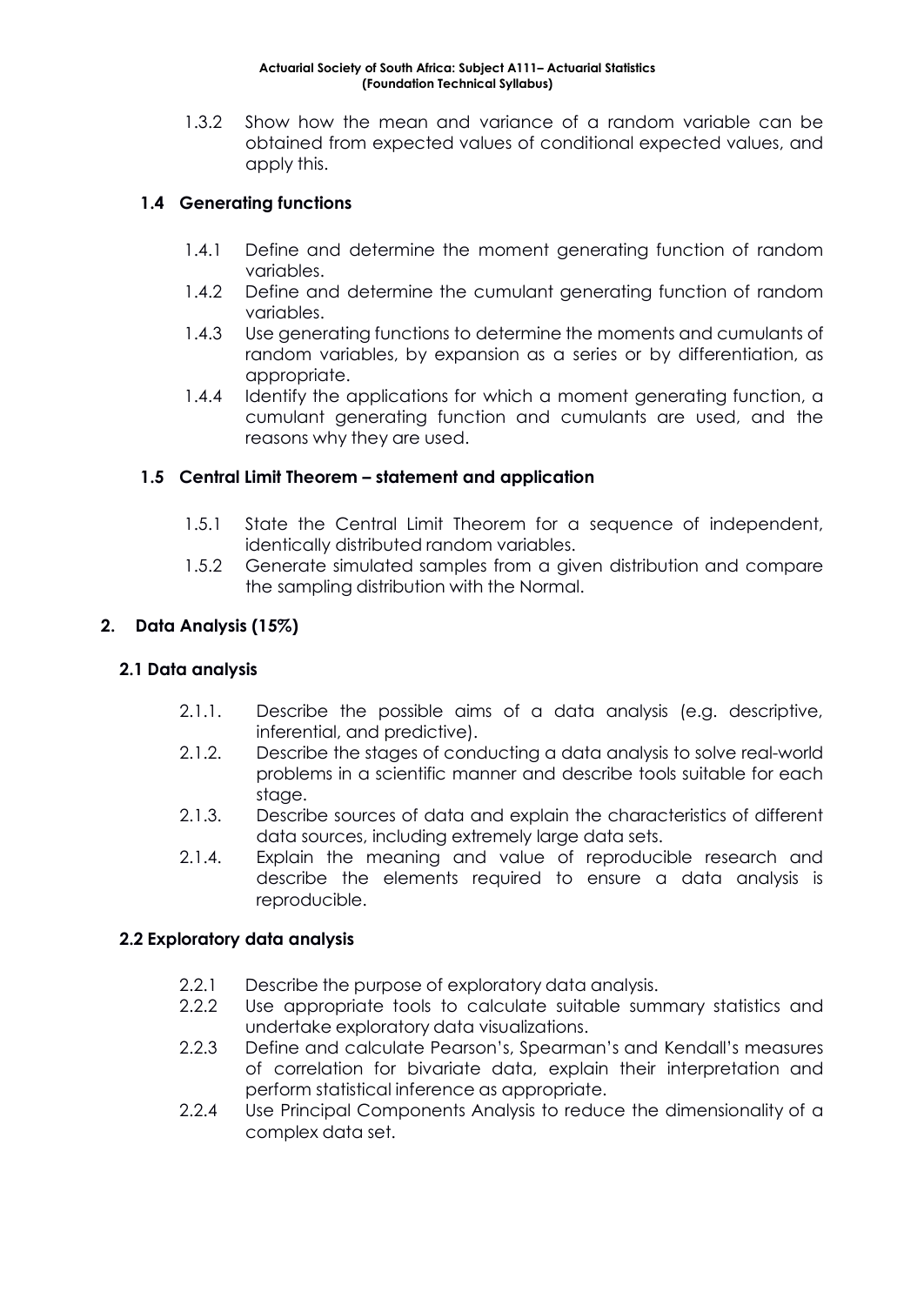#### **2.3 Random sampling and sampling distributions**

- 2.3.1 Explain what is meant by a sample, a population and statistical inference.
- 2.3.2 Define a random sample from a distribution of a random variable.
- 2.3.3 Explain what is meant by a statistic and its sampling distribution.
- 2.3.4 Determine the mean and variance of a sample mean and the mean of a sample variance in terms of the population mean, variance and sample size.
- 2.3.5 State and use the basic sampling distributions for the sample mean and the sample variance for random samples from a normal distribution.
- 2.3.6 State and use the distribution of the *t*-statistic for random samples from a normal distribution.
- 2.3.7 State and use the *F* distribution for the ratio of two sample variances from independent samples taken from normal distributions.

#### **3 Statistical interference (20%)**

#### **3.1 Estimation and estimators**

- 3.1.1 Describe and apply the method of moments for constructing estimators of population parameters.
- 3.1.2 Describe and apply the method of maximum likelihood for constructing estimators of population parameters.
- 3.1.3 Define the terms: efficiency, bias, consistency and mean squared error.
- 3.1.4 Define and apply the property of unbiasedness of an estimator.
- 3.1.5 Define the mean square error of an estimator, and use it to compare estimators.
- 3.1.6 Describe and apply the asymptotic distribution of maximum likelihood estimators.
- 3.1.7 Use the bootstrap method to estimate properties of an estimator.

#### **3.2 Confidence intervals**

- 3.2.1 Define in general terms a confidence interval for an unknown parameter of a distribution based on a random sample.
- 3.2.2 Derive a confidence interval for an unknown parameter using a given sampling distribution.
- 3.2.3 Calculate confidence intervals for the mean and the variance of a normal distribution.
- 3.2.4 Calculate confidence intervals for a binomial probability and a Poisson mean, including the use of the normal approximation in both cases.
- 3.2.5 Calculate confidence intervals for two-sample situations involving the normal distribution, and the binomial and Poisson distributions using the normal approximation.
- 3.2.6 Calculate confidence intervals for a difference between two means from paired data.
- 3.2.7 Use the bootstrap method to obtain confidence intervals.

#### **3.3 Hypothesis testing and goodness of fit**

3.3.1 Explain what is meant by the terms null and alternative hypotheses, simple and composite hypotheses, type I and type II errors, test statistic,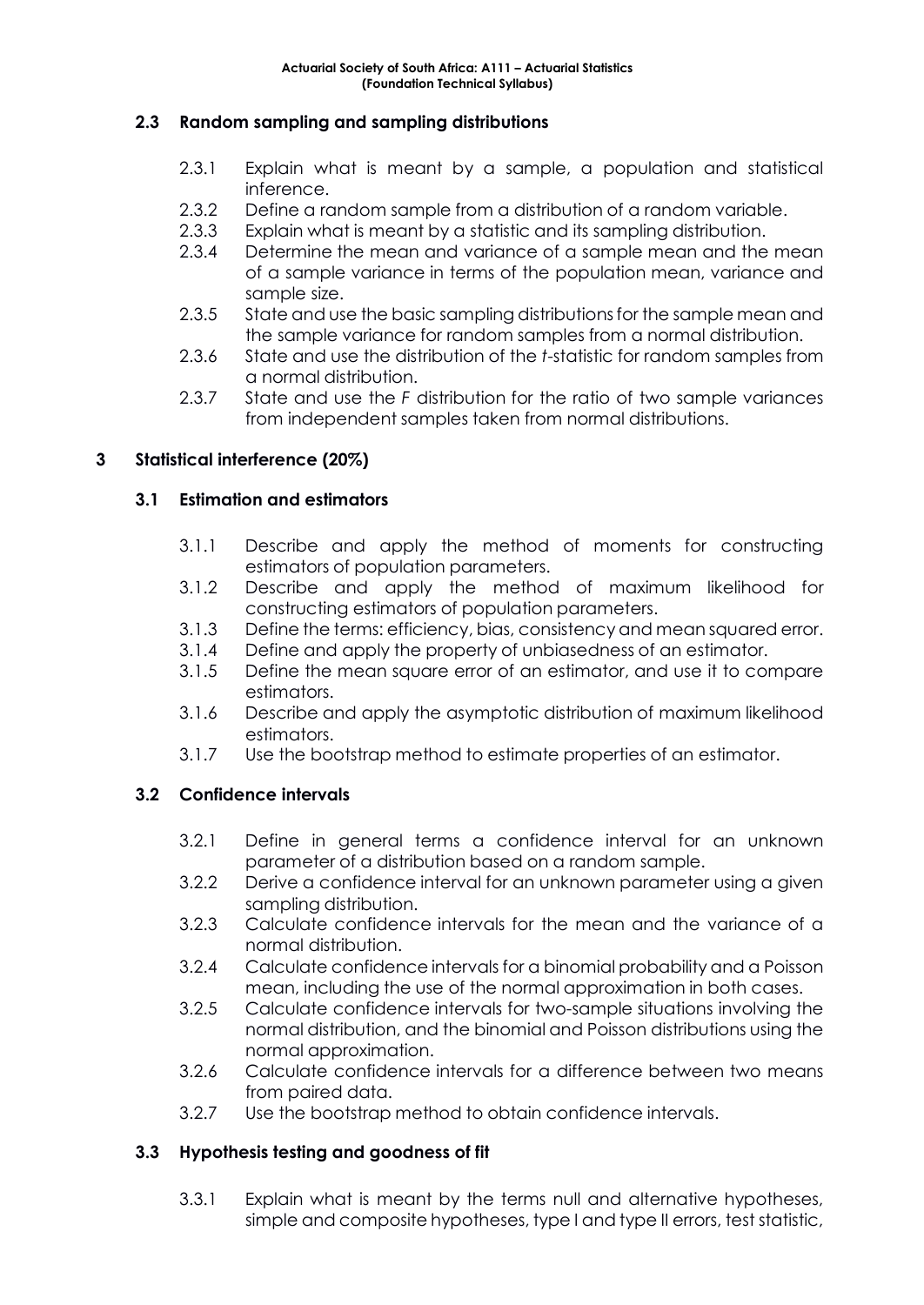likelihood ratio, critical region, level of significance, probability-value and power of a test.

- 3.3.2 Apply basic tests for the one-sample and two-sample situations involving the normal, binomial and Poisson distributions, and apply basic tests for paired data.
- 3.3.3 Apply the permutation approach to non-parametric hypothesis tests.
- 3.3.4 Use a chi-square test to test the hypothesis that a random sample is from a particular distribution, including cases where parameters are unknown.
- 3.3.5 Explain what is meant by a contingency (or two-way) table, and use a chi- square test to test the independence of two classification criteria.

#### **4 Regression theory and applications (30%)**

#### **4.1 Linear regression**

- 4.1.1 Explain what is meant by response and explanatory variables.
- 4.1.2 State the simple regression model (with a single explanatory variable).
- 4.1.3 Derive the least squares estimates of the slope and intercept parameters in a simple linear regression model.
- 4.1.4 Use appropriate software to fit a simple linear regression model to a data set and interpret the output.
	- Perform statistical inference on the slope parameter.
	- Describe the use of measures of goodness of fit of a linear regression model.
	- Use a fitted linear relationship to predict a mean response or an individual response with confidence limits.
	- Use residuals to check the suitability and validity of a linear regression model.
- 4.1.5 State the multiple linear regression model (with several explanatory variables).
- 4.1.6 Use appropriate software to fit a multiple linear regression model to a data set and interpret the output.

#### **4.2 Generalised linear models**

- 4.2.1 Define an exponential family of distributions. Show that the following distributions may be written in this form: binomial, Poisson, exponential, gamma, normal.
- 4.2.2 State the mean and variance for an exponential family, and define the variance function and the scale parameter. Derive these quantities for the distributions above.
- 4.2.3 Explain what is meant by the link function and the canonical link function, referring to the distributions above.
- 4.2.4 Explain what is meant by a variable, a factor taking categorical values and an interaction term. Define the linear predictor, illustrating its form for simple models, including polynomial models and models involving factors.
- 4.2.5 Define the deviance and scaled deviance and state how the parameters of a generalised linear model may be estimated. Describe how a suitable model may be chosen by using an analysis of deviance and by examining the significance of the parameters.